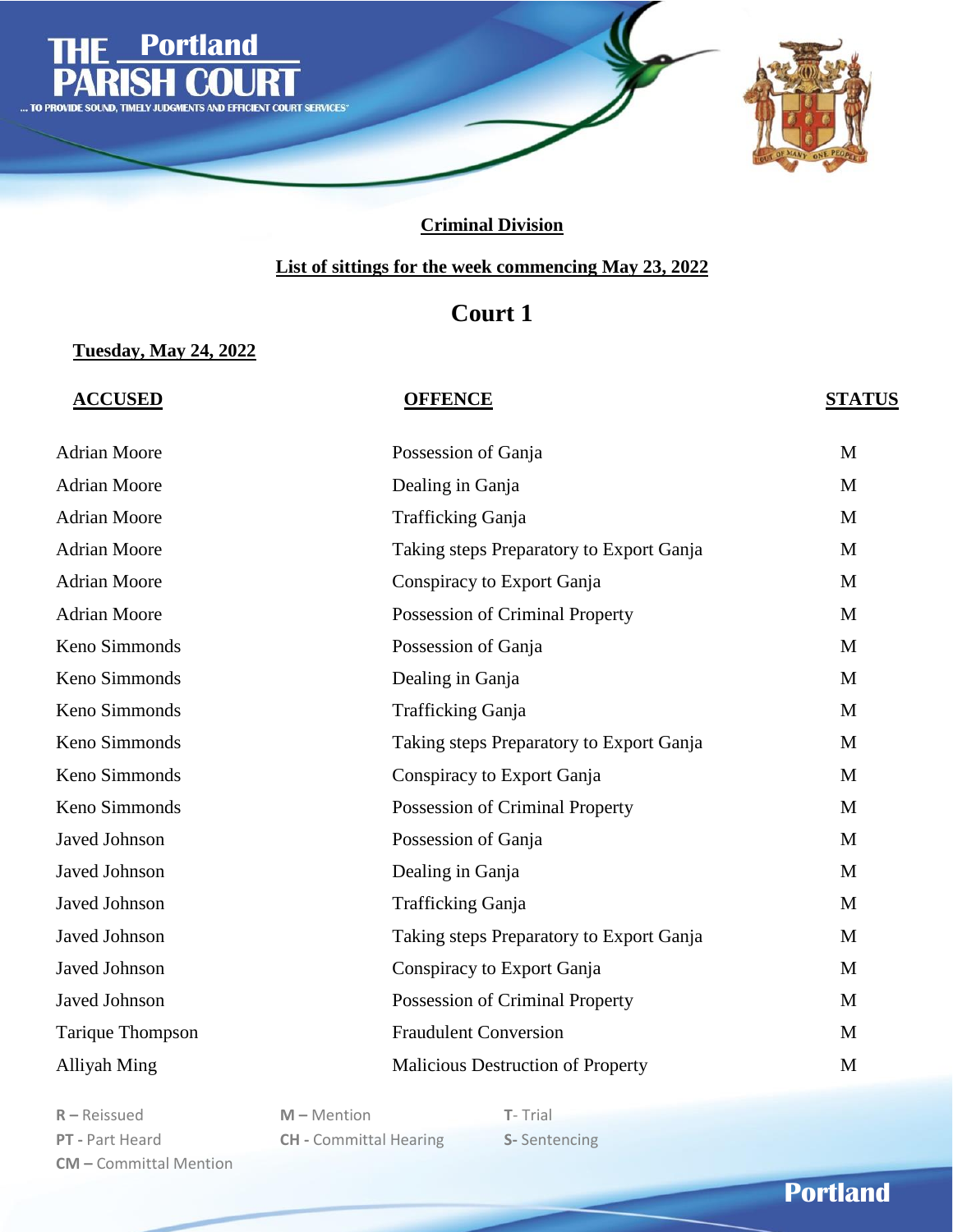

### **List of sittings for the week commencing May 23, 2022**

# **Court 1**

#### **Tuesday, May 24, 2022**

### **ACCUSED OFFENCE STATUS**

| Maureen Mitchell        | Assault O.B. Harm                        | M |
|-------------------------|------------------------------------------|---|
| Marvin Layne            | Assault O.B. Harm                        | M |
| Dwon Blair              | <b>Assaulting Female</b>                 | M |
| <b>Linford Browning</b> | Possession of Ganja                      | M |
| <b>Linford Browning</b> | Dealing in Ganja                         | M |
| <b>Linford Browning</b> | Trafficking Ganja                        | M |
| Linford Browning        | Conspiracy to Export Ganja               | M |
| <b>Linford Browning</b> | Taking steps preparatory to Export Ganja | M |
| <b>Caflin Browning</b>  | Possession of Ganja                      | M |
| <b>Caflin Browning</b>  | Dealing in Ganja                         | M |
| <b>Caflin Browning</b>  | Trafficking Ganja                        | M |
| <b>Caflin Browning</b>  | Conspiracy to Export Ganja               | M |
| <b>Caflin Browning</b>  | Taking steps preparatory to Export Ganja | M |
| <b>Lesrah Samuels</b>   | Possession of Ganja                      | M |
| <b>Lesrah Samuels</b>   | Dealing in Ganja                         | M |
| <b>Lesrah Samuels</b>   | Trafficking Ganja                        | M |
| <b>Lesrah Samuels</b>   | Conspiracy to Export Ganja               | M |
| <b>Lesrah Samuels</b>   | Taking steps preparatory to Export Ganja | M |

**R –** Reissued **M –** Mention **T**- Trial **PT -** Part Heard **CH -** Committal Hearing **S-** Sentencing **CM –** Committal Mention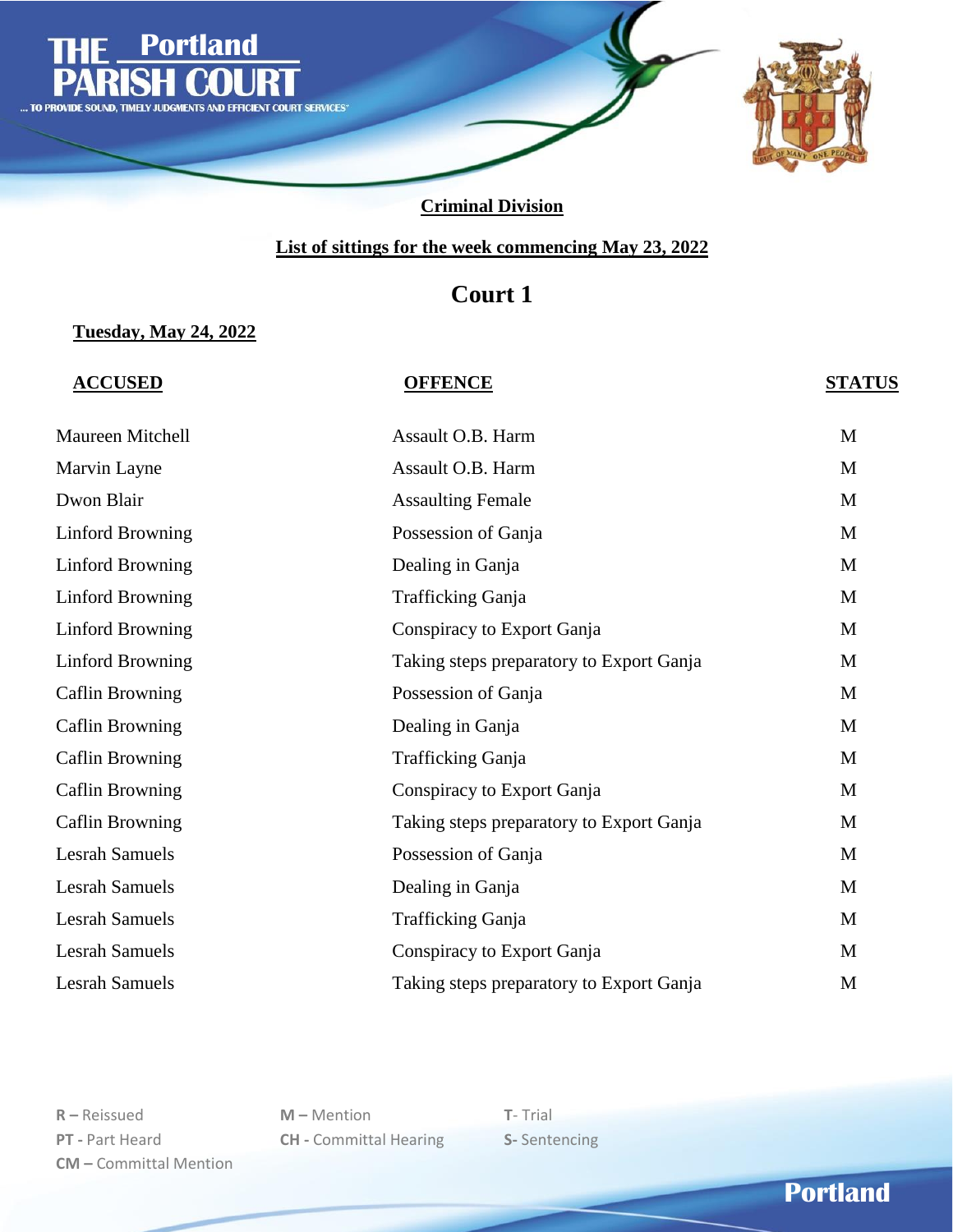

### **List of sittings for the week commencing May 23, 2022**

# **Court 1**

#### **Tuesday, May 24, 2022**

**ACCUSED OFFENCE STATUS**

| <b>Alrick Davey</b>    | Being armed with an Offensive Weapon                  |
|------------------------|-------------------------------------------------------|
| Calvin Hill            | Arson                                                 |
| Calvin Hill            | <b>Creating Public Mischief</b>                       |
| Calvin Hill            | <b>Counting House Breaking</b>                        |
| Jawanza Brown          | Operating Private Motor Vehicle as a Public Passenger |
|                        | Vehicle without a Road Licence                        |
| Alton Jemmison         | Operating Private Motor Vehicle as a Public Passenger |
|                        | Vehicle without a Road Licence                        |
| Terrence Simpson       | Operating Private Motor Vehicle as a Public Passenger |
|                        | Vehicle without a Road Licence                        |
| <b>Winston McCarty</b> | Operating Private Motor Vehicle as a Public Passenger |
|                        | Vehicle without a Road Licence                        |
| Noyan Charlton         | Operating Private Motor Vehicle as a Public Passenger |
|                        | Vehicle without a Road Licence                        |

**R –** Reissued **M –** Mention **T**- Trial **PT -** Part Heard **CH -** Committal Hearing **S-** Sentencing **CM –** Committal Mention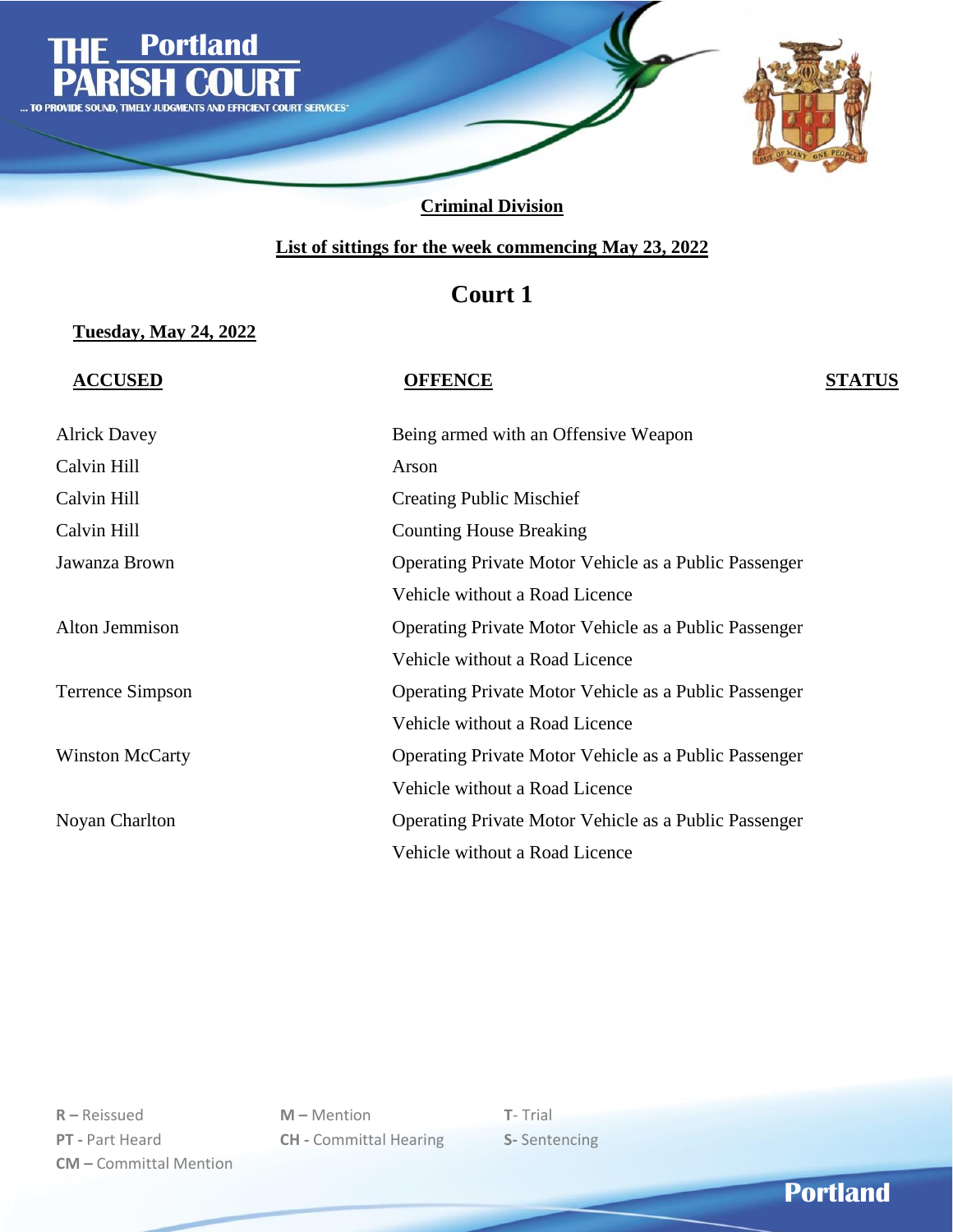

### **List of sittings for the week commencing May 23, 2022**

# **Court 1**

### **Friday, May 27, 2022**

### **ACCUSED OFFENCE STATUS**

| Marlon Bryce                     | Burglary & Larceny                                               | <b>CM</b>   |
|----------------------------------|------------------------------------------------------------------|-------------|
| <b>Andrew Walker</b>             | Murder                                                           | CM          |
| Delroy Rose                      | <b>Indecent Language</b>                                         | $\mathbf R$ |
| Delroy Rose                      | <b>Disorderly Conduct</b>                                        | $\mathbf R$ |
| <b>Carvel Blackett</b>           | Murder                                                           | CM          |
| Carvel Blackett                  | <b>Unlawful Wounding</b>                                         | M           |
| Paul McKenzie                    | Rape                                                             | CM          |
| <b>Sefton Adams</b>              | Sexual Intercourse with a person under 16 years (2 counts) CM    |             |
| De-Jean Sterling                 | Assault O.B. Harm                                                | M           |
| Donovan Thompson                 | Non delivery of goods or service on contracted date (2 counts) M |             |
| Donovan Thompson                 | Fraudulent Conversion (3 counts)                                 | M           |
| <b>Chance Auto Parts Limited</b> | Fraudulent Conversion (3 counts)                                 | M           |
| <b>Chance Auto Parts Limited</b> | Non delivery of goods or service on contracted date (2 counts) M |             |
| <b>Ishmael Hall</b>              | Unlawfully making available data or device for the               | M           |
|                                  | commission of an offence                                         |             |
| <b>Ishmael Hall</b>              | Conspiracy to Defraud                                            | M           |
| Mark McNeil                      | <b>Escaping Custody</b>                                          | M           |
| Mark McNeil                      | House Breaking & Larceny                                         | M           |
| Mark McNeil                      | Malicious Destruction of Property                                | M           |
| Phillip Daley                    | Unlawful Wounding (2 counts)                                     | M           |

**R –** Reissued **M –** Mention **T**- Trial **PT -** Part Heard **CH -** Committal Hearing **S-** Sentencing **CM –** Committal Mention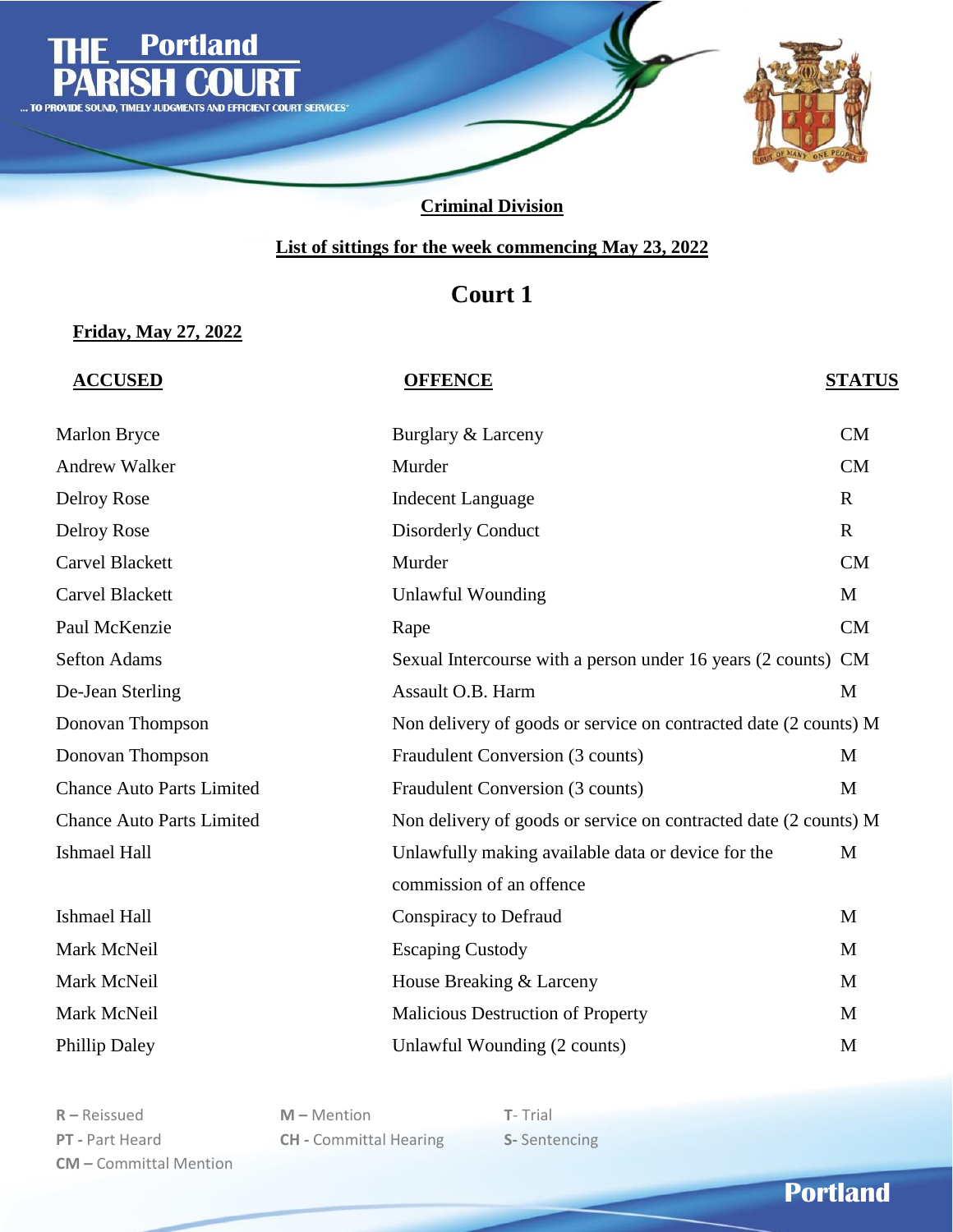

### **List of sittings for the week commencing May 23, 2022**

# **Court 1**

#### **Friday, May 27, 2022**

### **ACCUSED OFFENCE STATUS**

| <b>Malicious Destruction of Property</b>          | M         |
|---------------------------------------------------|-----------|
| Assault O.B. Harm                                 | M         |
| Larceny from the Dwelling                         | M         |
| <b>Malicious Destruction of Property</b>          | M         |
| Larceny from the Dwelling                         | M         |
| <b>Assault at Common Law</b>                      | M         |
| <b>Malicious Destruction of Property</b>          | M         |
| Unlawful Wounding                                 | M         |
| <b>Malicious Destruction of Cultivated Plants</b> | M         |
| <b>Malicious Destruction of Cultivated Plants</b> | M         |
| Wounding with Intent                              | <b>CM</b> |
| Rape                                              | CM        |
| Grievous Sexual Assault                           | CM        |
| <b>Forcible Abduction</b>                         | <b>CM</b> |
| Wounding with Intent                              | <b>CM</b> |
|                                                   |           |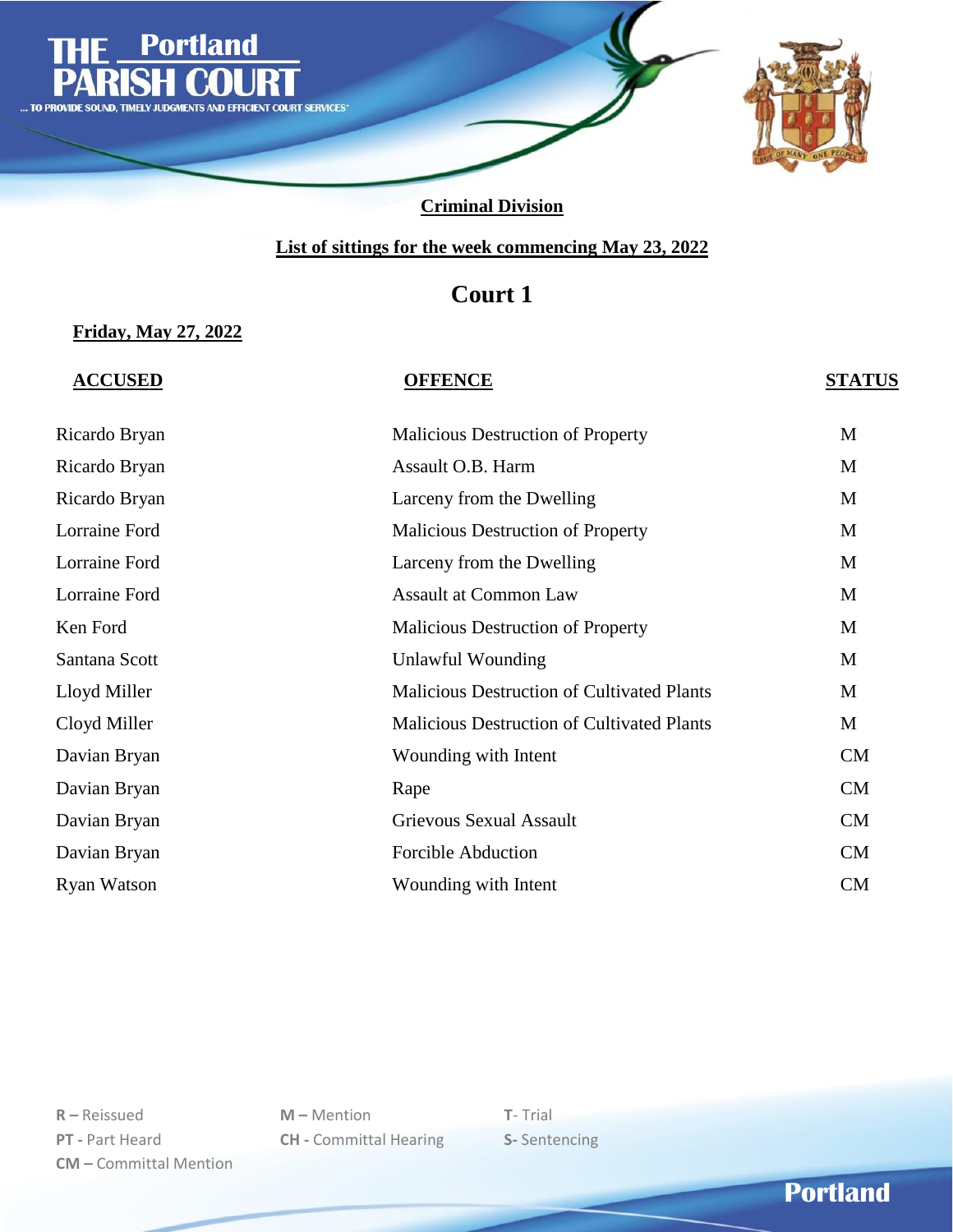

### **List of sittings for the week commencing May 23, 2022**

# **Court 2**

### **Tuesday, May 24, 2022**

### **ACCUSED OFFENCE STATUS**

| Dona Royale     | Unlawful Wounding                                | T         |
|-----------------|--------------------------------------------------|-----------|
| Dona Royale     | Assault O.B. Harm                                | T         |
| Marvia Brown    | Malicious use of Communication Device (2 counts) | M         |
| Marvia Brown    | Unauthorised access to Computer Data             | M         |
| Orane Falloon   | Sexual Intercourse with a person under 16 years  | <b>CH</b> |
| Kimon Thompson  | Sexual Intercourse with a person under 16 years  | <b>CH</b> |
| Sylvan Williams | Dealing in Ganja                                 | <b>PT</b> |
| Sylvan Williams | Taking Steps Preparatory to Export Ganja         | <b>PT</b> |
| Sylvan Williams | Possession of Ganja                              | <b>PT</b> |
| Sylvan Williams | Using Premises to Store Ganja                    | <b>PT</b> |
|                 |                                                  |           |

#### **Friday, May 27, 2022**

Otis McKenzie Wounding With Intent Muslim With Intent Muslim With Intent Muslim W Trissan Johnson Malicious Destruction of Property Section of Property Section of Property Section of Property Section of Property Section of Property Section of Property Section of Property Section of Property Section of P

# **ACCUSED OFFENCE STATUS**

| Vounding with Intent                     | M |
|------------------------------------------|---|
| <b>Aalicious Destruction of Property</b> |   |

**R –** Reissued **M –** Mention **T**- Trial **PT -** Part Heard **CH -** Committal Hearing **S-** Sentencing **CM –** Committal Mention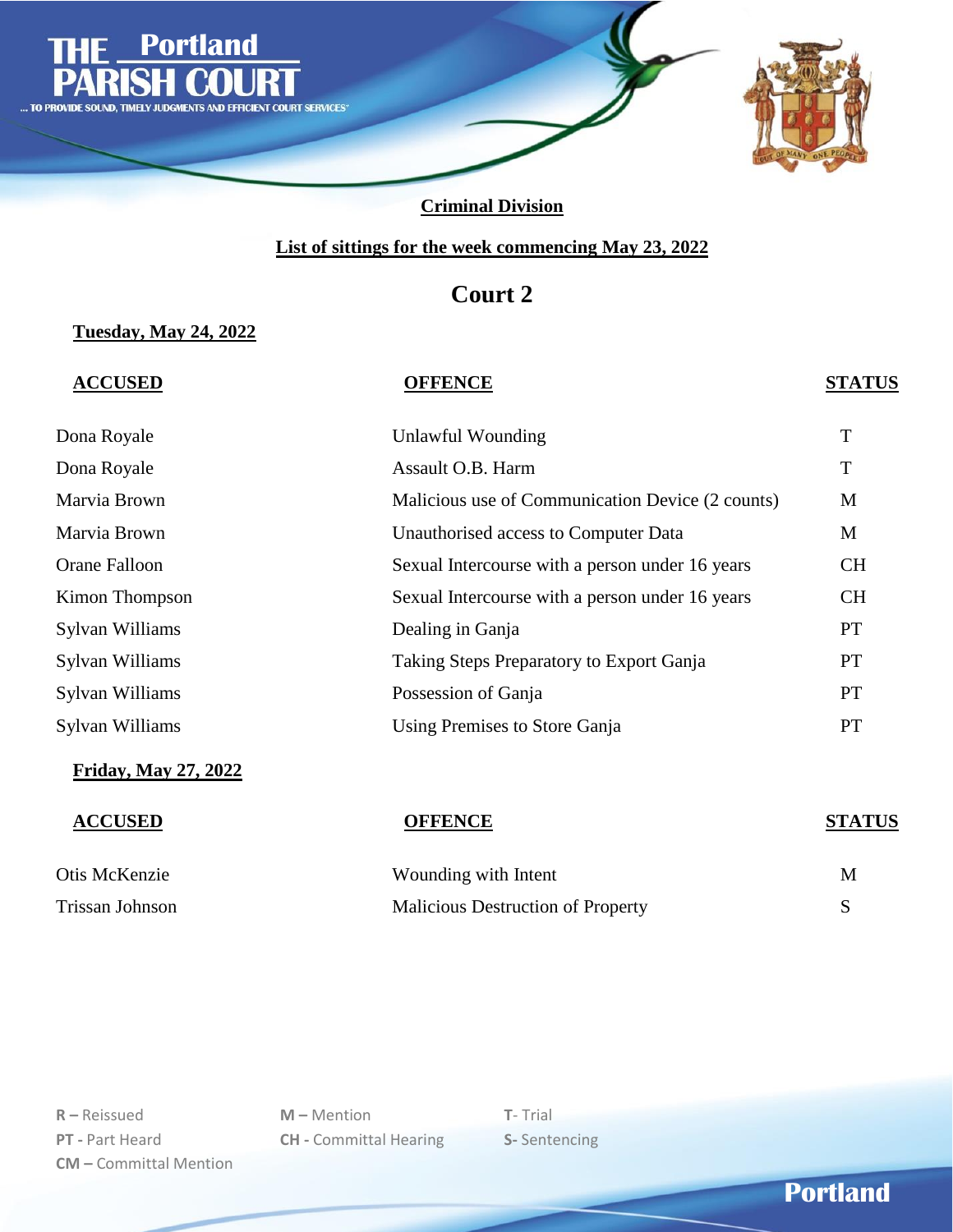

# **Court 3**

### **Tuesday, May 24, 2022**

| <b>ACCUSED</b>   | <b>OFFENCE</b>               | <b>STATUS</b> |
|------------------|------------------------------|---------------|
| Leevi Thompson   | Disobeying Police Command    | M             |
| Leevi Thompson   | Disobeying Police Signal     | M             |
| Leevi Thompson   | <b>Assaulting Police</b>     | M             |
| Leevi Thompson   | <b>Resisting Arrest</b>      | M             |
| Owen Clarke      | Larceny of Motor Vehicle     | <b>PT</b>     |
| Tarique Thompson | <b>Fraudulent Conversion</b> | M             |
| Tarique Thompson | Simple Larceny               | M             |

### **Wednesday, May 25, 2022**

|  | <b>ACCUSED</b> |
|--|----------------|
|  |                |

**ACCUSED OFFENCE STATUS**

| Okeitho Smith           | Unlawful Wounding                    | T |
|-------------------------|--------------------------------------|---|
| <b>Colin Panton</b>     | Fraudulent use of Registration Plate | T |
| Devon Tucker            | Assault O.B. Harm                    | M |
| Delroy Rose             | Dangerous Driving                    | T |
| Delroy Rose             | Fail to obey signal to stop          | T |
| Delroy Rose             | Fail to wear seatbelt                | T |
| Delroy Rose             | Fail to produce driver's licence     | T |
| Delroy Rose             | <b>Indecent Language</b>             | T |
| <b>Stacy Ann Harris</b> | Fail to fail Income Tax              | M |
| Anita Bryan             | Fail to fail Income Tax              |   |

**R –** Reissued **M –** Mention **T**- Trial **PT -** Part Heard **CH -** Committal Hearing **S-** Sentencing **CM –** Committal Mention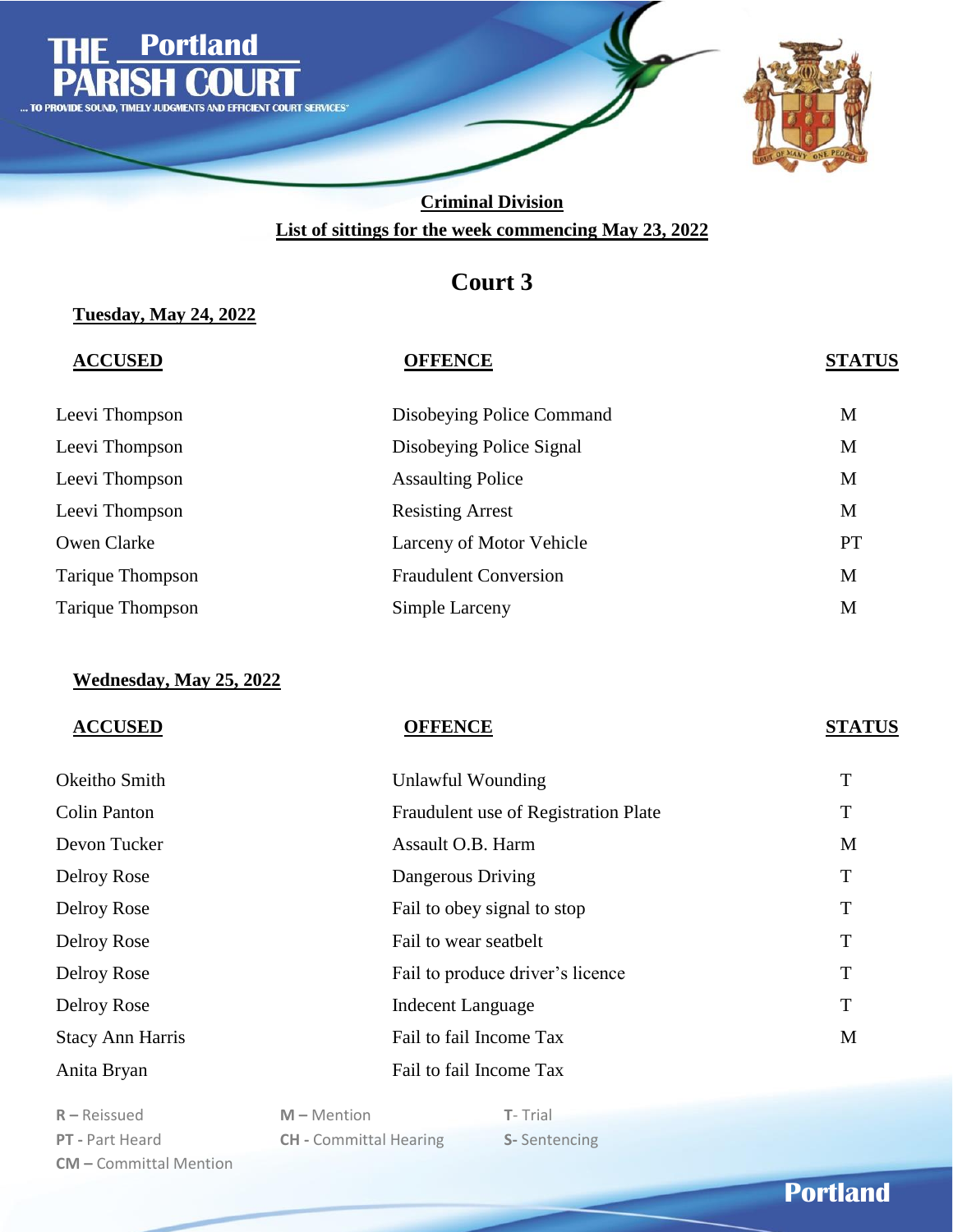

# **Court 3**

### **Thursday, May 26, 2022**

| <b>ACCUSED</b>          | <b>OFFENCE</b>                                               | <b>STATUS</b> |
|-------------------------|--------------------------------------------------------------|---------------|
| <b>Basil Cunningham</b> | <b>Unlawful Wounding</b>                                     | <b>PT</b>     |
| <b>Errol Lawrence</b>   | Operating Private Motor Vehicle as a Public Passenger        | T             |
|                         | Vehicle without a Road Licence                               |               |
| Friday, May 27, 2022    |                                                              |               |
| <b>ACCUSED</b>          | <b>OFFENCE</b>                                               | <b>STATUS</b> |
| Nickoy Thorpe           | <b>Operating Private Motor Vehicle as a Public Passenger</b> | T             |
|                         | Vehicle without a Road Licence                               |               |
| Lebert Walton           | Littering                                                    | T             |
| Calvin Wilson           | Malicious Injury to Animal                                   | T             |
| Michael Speid           | Unlawful Wounding                                            | M             |
| Michael Speid           | Assault O.B. Harm                                            | M             |
|                         |                                                              |               |

**R –** Reissued **M –** Mention **T**- Trial **PT -** Part Heard **CH -** Committal Hearing **S-** Sentencing **CM –** Committal Mention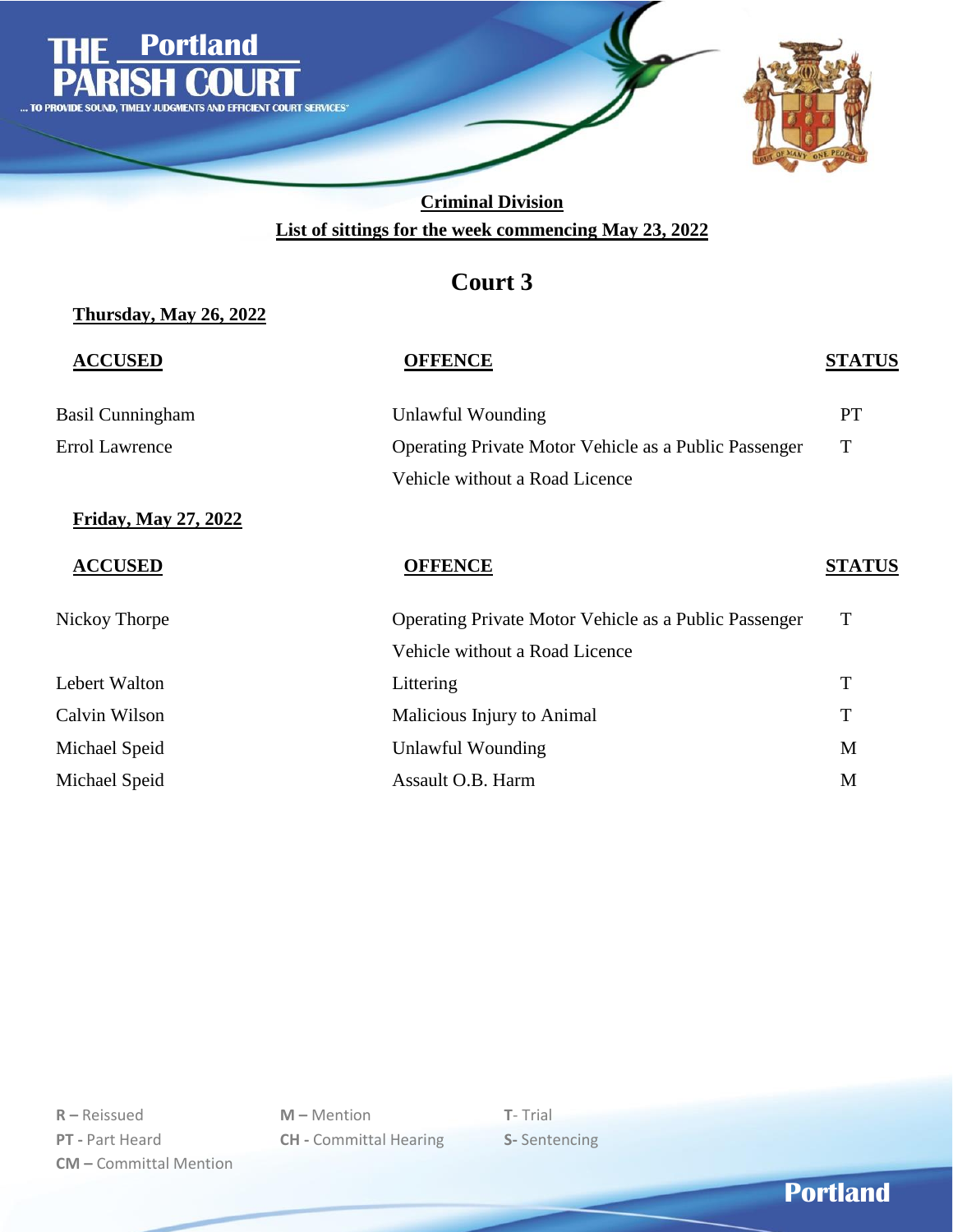

# **Lay Magistrate's Court**

### **Wednesday, May 25, 2022**

| <b>ACCUSED</b>           | <b>OFFENCE</b>    | <b>STATUS</b> |
|--------------------------|-------------------|---------------|
| Julian Williams          | Threat (3 counts) | M             |
| Julian Williams          | Threat            | $\mathbb{R}$  |
| <b>Rodney Forbes</b>     | Threat            | M             |
| Damornie Speid           | Threat            | $\mathbf R$   |
| <b>Winston McLean</b>    | Threat            | $\mathbf R$   |
| Herman Watson            | Threat            |               |
| <b>Grantley Richards</b> | Threat            |               |

**R –** Reissued **M –** Mention **T**- Trial **PT -** Part Heard **CH -** Committal Hearing **S-** Sentencing **CM –** Committal Mention